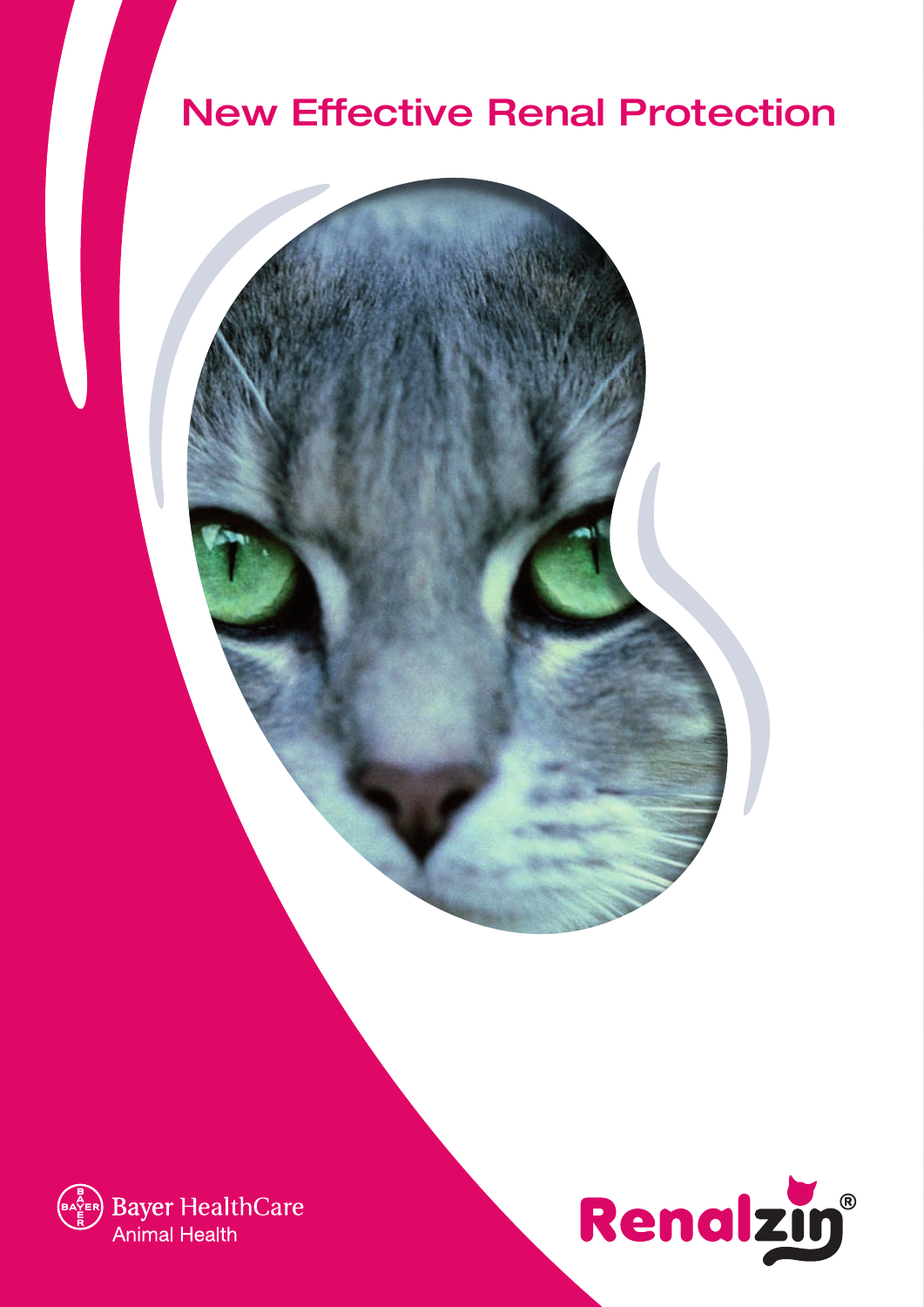# Chronic Renal Disease (CRD)

#### CRD – a common challenge

- CRD is a leading cause of morbidity & mortality in older cats, with increasing prevalence.<sup>1</sup>
- 1/3 of all cats older than 15 years suffer from CRD.2

Serious complication: phosphate retention.

#### An insidious disease

• Azotemia and urinalysis changes occur relatively late, due to the tremendous reserve capacity of the kidneys. • Clinical signs often not evident until 80–85% of nephrons are non-functional.<sup>3</sup>

• Subtle signs of CRD may include changes in body weight and urine specific gravity over time.

Wouldn´t you want to intervene as early as possible?

#### Staging System for Chronic Kidney Disease (CKD)4

|                                                                                 | 50                                                                                                                                  | 140 |                                                                                      | 250 |                                                                 | 440 |                                                   |                                                                                                                                                                                                                         |
|---------------------------------------------------------------------------------|-------------------------------------------------------------------------------------------------------------------------------------|-----|--------------------------------------------------------------------------------------|-----|-----------------------------------------------------------------|-----|---------------------------------------------------|-------------------------------------------------------------------------------------------------------------------------------------------------------------------------------------------------------------------------|
| $\mu$ mol/l $\blacktriangleleft$<br>Plasma creatinine<br>concentration<br>mq/dl | Stage 1<br>Some other renal<br>abnormality<br>present, e.g.,<br>inadequate<br>concentrating<br>ability; abnormal<br>renal palpation |     | Stage 2<br><b>Clinical signs</b><br>usually mild<br>(e.g. PU/PD) or<br>may be absent |     | Stage 3<br>Many extra-renal<br>clinical signs may<br>be present |     | Stage 4<br><b>Requires intensive</b><br>treatment | Step 1: Staging is initially based<br>on fasting plasma creatinine<br>assessed on at least two<br>occasions in the stable patient.<br>Step 2: Cases are then sub-<br>staged based on proteinuria<br>and blood pressure. |
|                                                                                 |                                                                                                                                     |     |                                                                                      | 2.8 |                                                                 |     |                                                   |                                                                                                                                                                                                                         |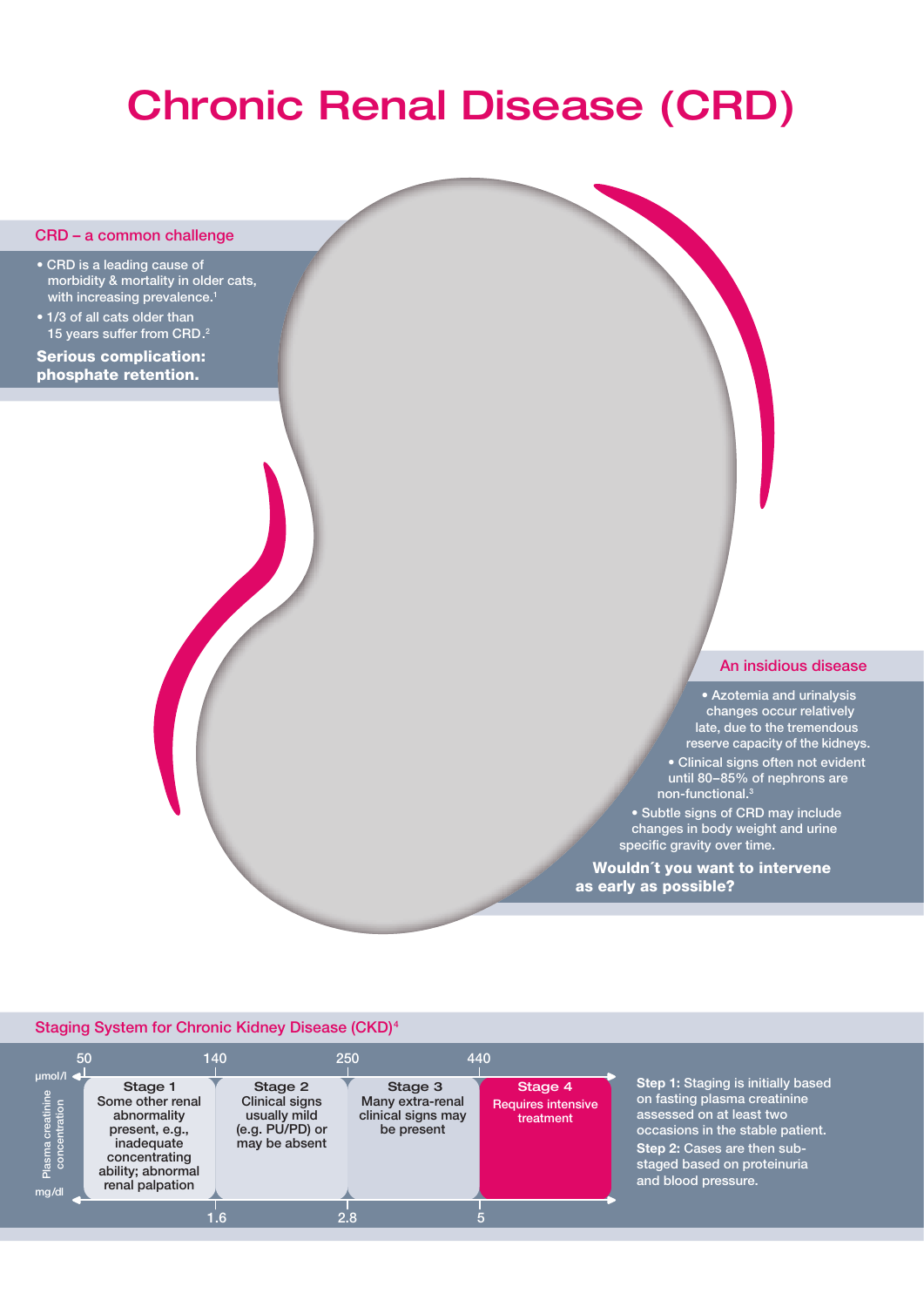# Keep Old Tigers Going Strong!

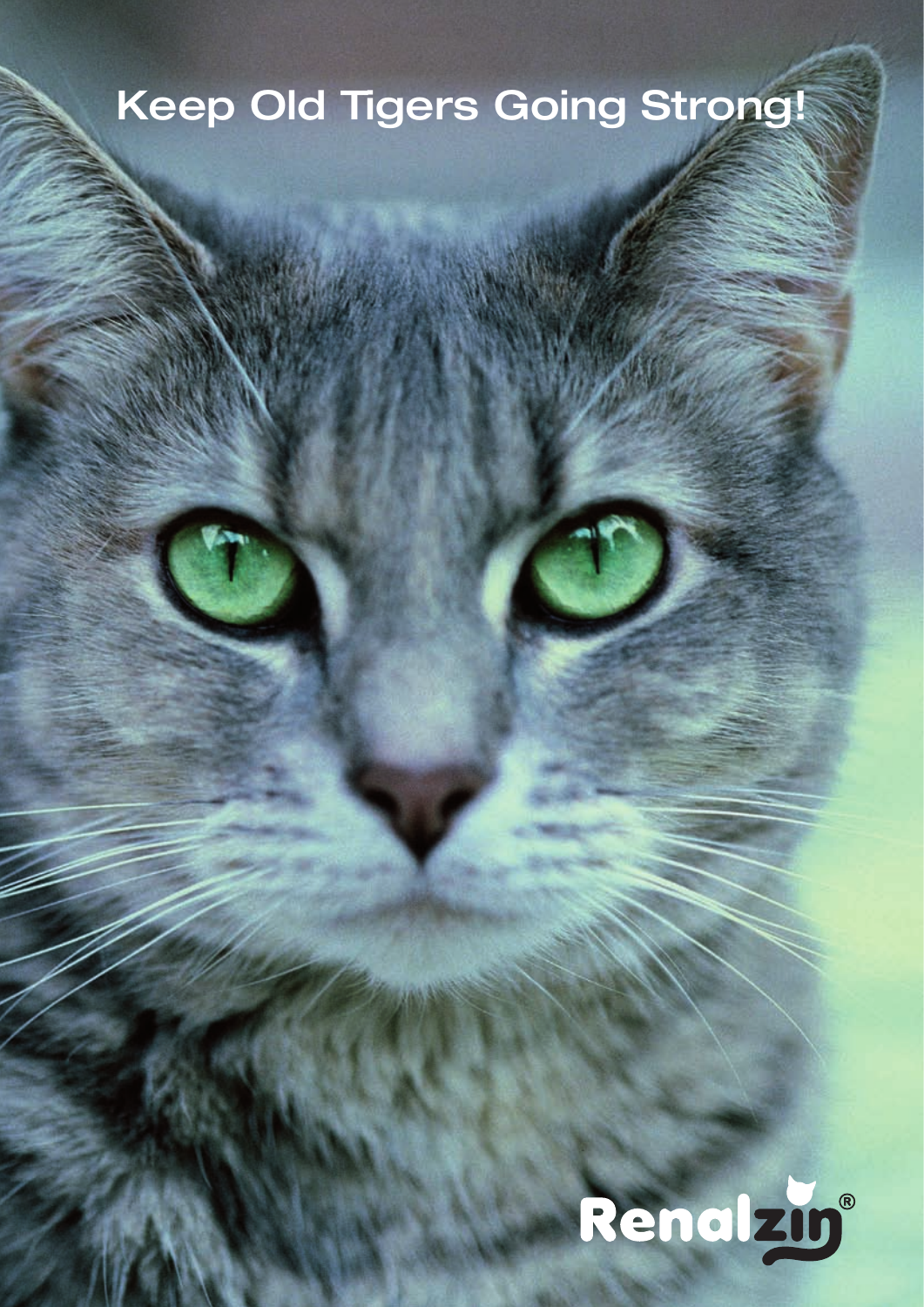### CRD Leads to Elevated Phosphorus and Soft Tissue Calcification

- Chronic renal disease is characterized by retention of phoshate
- Resulting phosporus imbalance leads to secondary hyperparathyroidism
- Increased parathyroid hormone (PTH) mobilizes calcium from the bone and can result in soft tissue calcification
- PTH may also have direct harmful effects on the kidneys



Restriction of phosphorus plays an essential role in curbing renal secondary hyperparathyroidism, soft tissue calcification and progression of renal failure.<sup>5,6</sup>

**Phosphate restriction before elevation of serum phophate levels above the normal range may help control the cycle of hyperparathyroidism in CRD.7**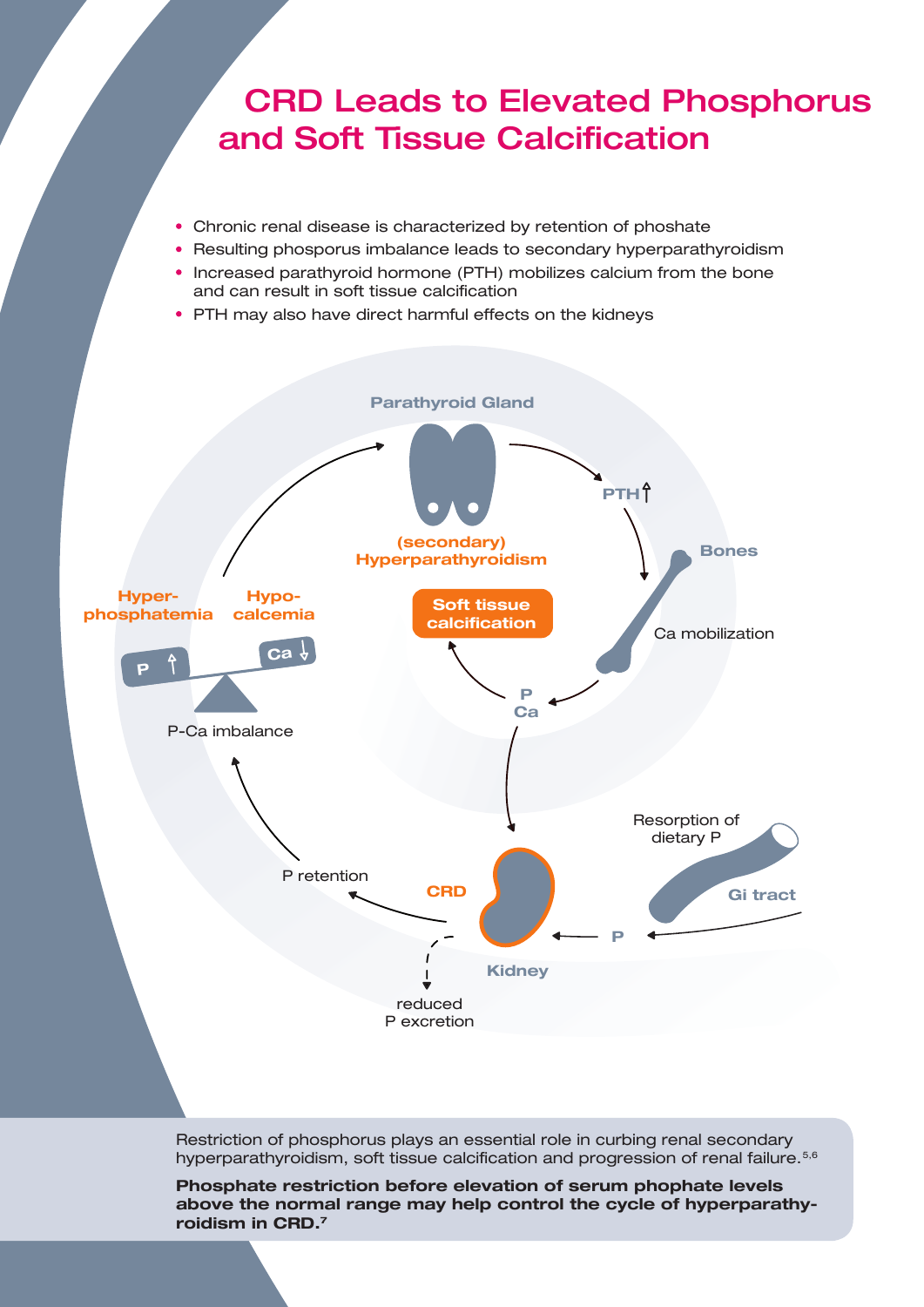### Renoprotection through Limitation of Phosphate

### Main component of Renalzin® is Lantharenol®

Lantharenol® is composed of lanthanum carbonate, a potent new non-calcium- and non-aluminum-based phosphate binder.



Lantharenol® binds phosphate in the gastrointestinal tract to form an insoluble lanthanum salt, rendering the phosphorus indigestible and unable to cross the intestinal wall.

### Renalzin effectively binds dietary phosphate even with normal feline diets<sup>8</sup>



Renalzin® significantly increased fecal elimination and decreased urinary excretion of phosphorus when administered with normal diet, while maintaining palatability.

**Result: Shift in phosphorus elimination, effective renoprotection.**



Long-term treatment with Renalzin<sup>®</sup> can enhance quality of life.

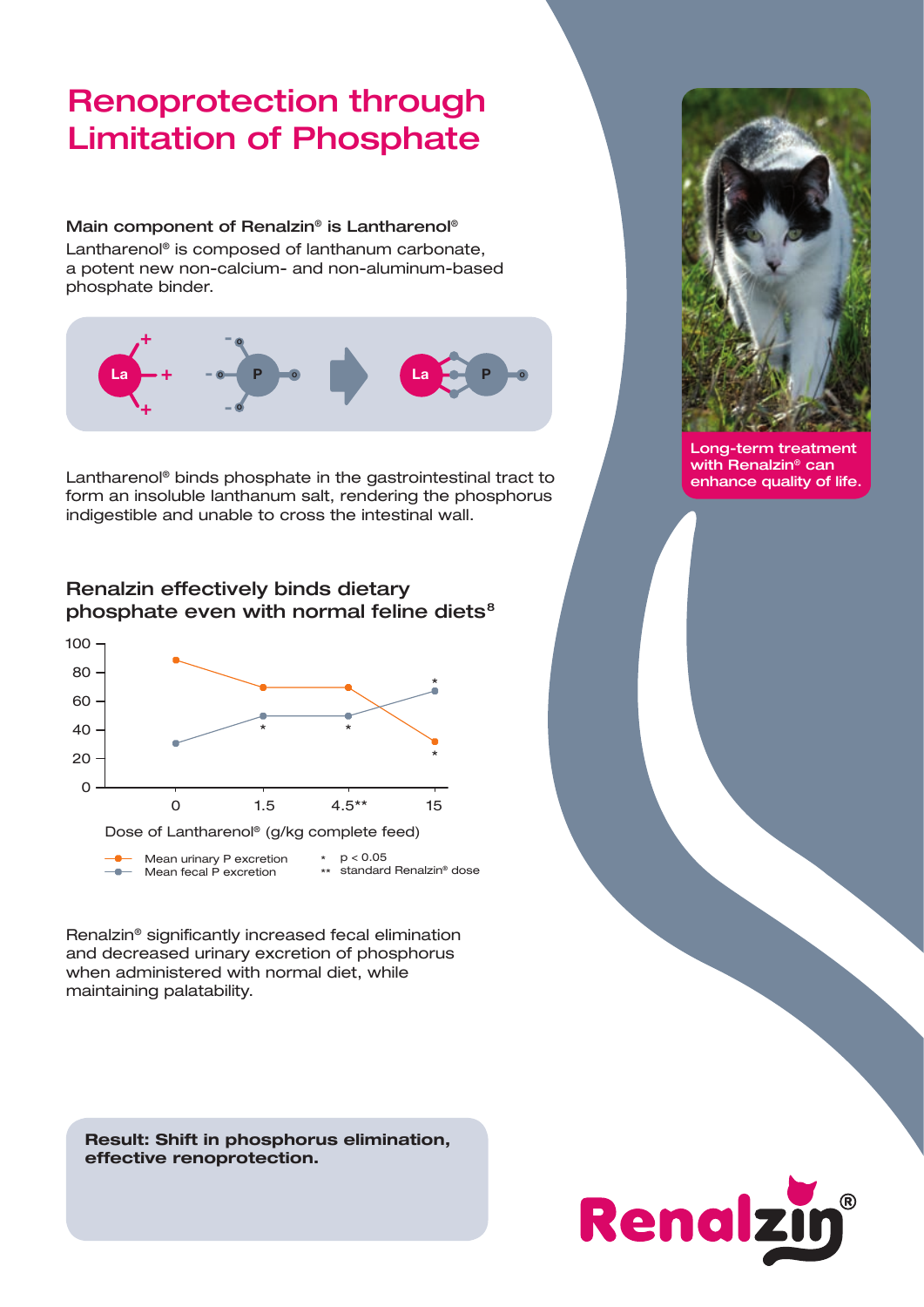### Clinical Studies in Feline Patients Demonstrate Renalzin®'s Beneficial Effects

Renalzin® causes significant decreases in phosphate digestibility with both high and lower phosphate diets.<sup>9</sup>



Percentage change in apparent digestibility of phosphorus after supplementation of different feline diets with Renalzin®



Decrease in serum phophate levels Clinical field study in cats with CRD<sup>10</sup>

Over a two-months observation period, cats given Renalzin® with standard maintenance diets non-restricted in phosphorus had a trend towards decrease in serum phosphate levels.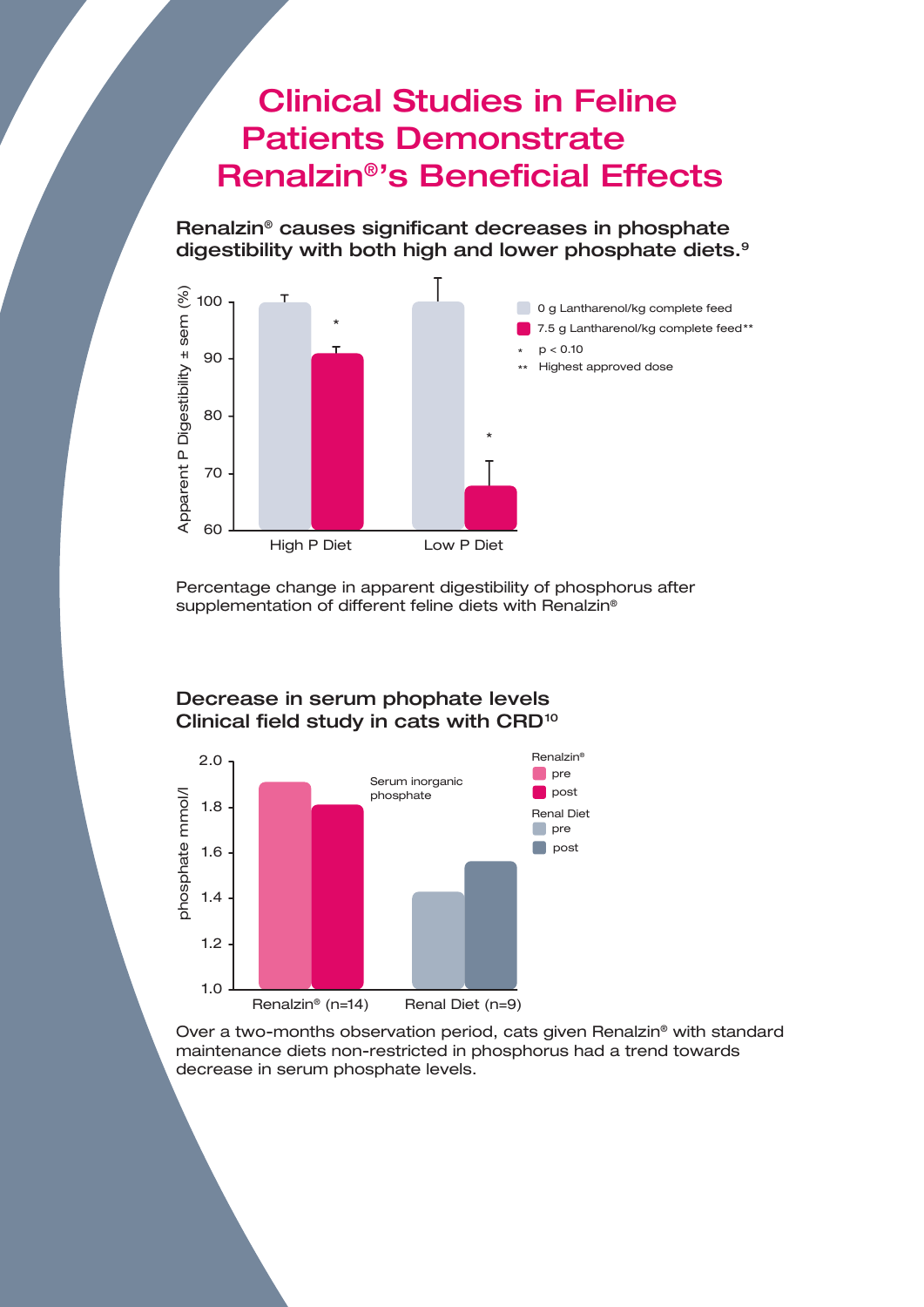### Renalzin® – Safe & Effective Renoprotection

### Improvement in clinical examination scores<sup>10</sup> Clinical field study in cats with CRD



Cats given Renalzin® with their normal diet for 2 months showed improvement in general clinical examination parameters as assessed by their veterinarians.

### **Safety**

- Renalzin<sup>®</sup> was demonstrated to be safe when administered up to 10 times the recommended dosing level.
- No signs of intolerability seen during efficacy and safety studies.
- Renalzin® contains a calcium-free and aluminumfree phosphate binder – Lantharenol®.
- Lantharenol® remains in the gastrointestinal tract and systemic absorption is negligible.